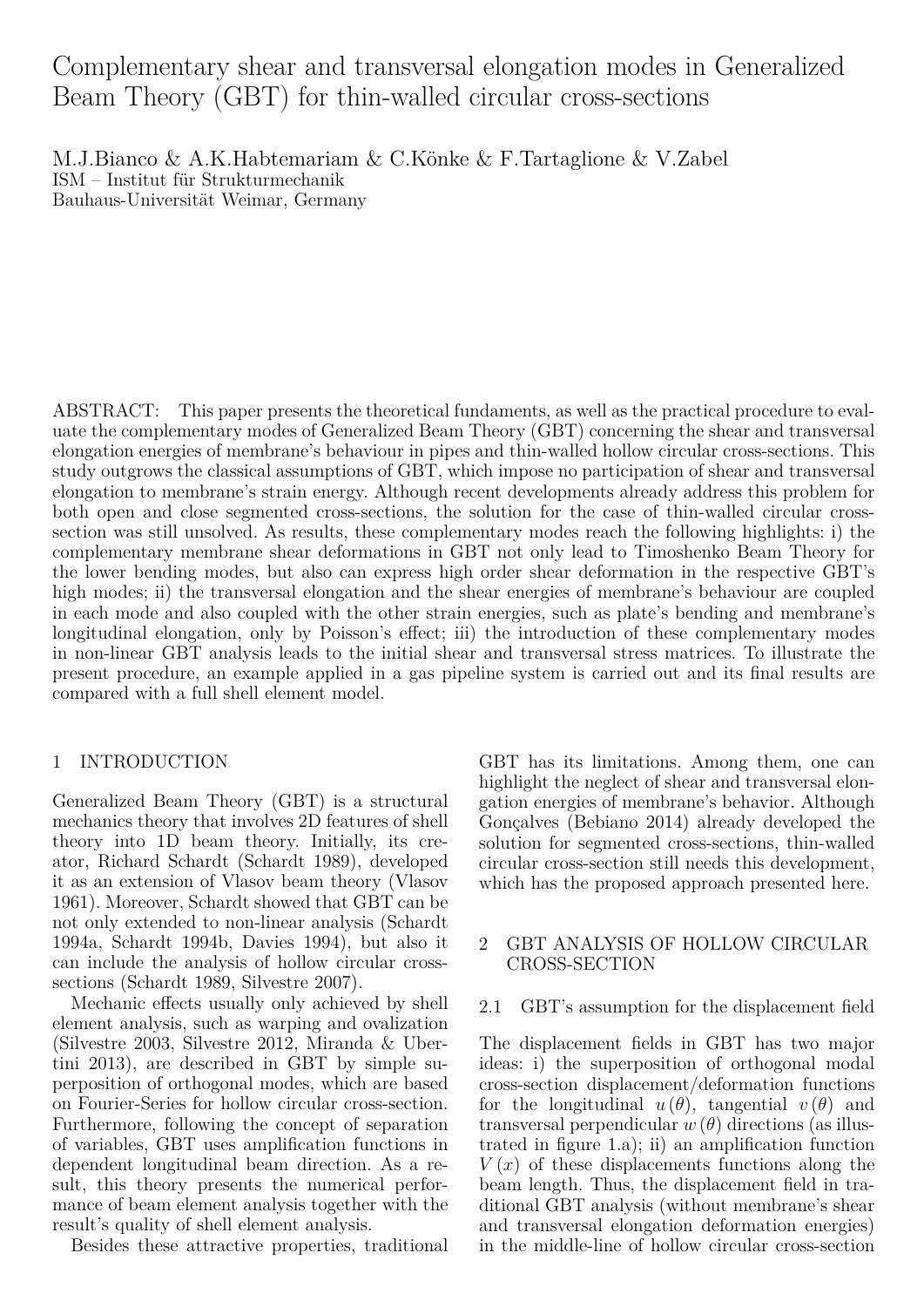

Figure 1: a) Coordinate systems adopted in GBT's analysis of thin-walled circular hollow section; b) orientation of the internal and external forces.

is expressed by:

$$
u(x,\theta) = \sum_{i=1}^{n} {}^{i}u(\theta) {}^{i}V'(x)
$$
 (1)

$$
v(x,\theta) = \sum_{i=1}^{n} {}^{i}v(\theta) {}^{i}V(x)
$$
 (2)

$$
w(x,\theta) = \sum_{i=1}^{n} {}^{i}w(\theta) {}^{i}V(x)
$$
 (3)

Here, the upper-left index *i* indicates GBT's deformation mode. It is important to note that the first derivative,  $V'(x)$ , in eq. 1 is not arbitrary, but it is necessary to link the longitudinal displacement in the cross-section,  $u(x, \theta)$ , with the transversal displacements:  $v(x, \theta)$  and  $w(x, \theta)$ . Thus, one has a clear understanding of the functionality of each cross-section functions: i)  $u(\theta)$  leads to warping; ii)  $v(\theta)$  and  $w(\theta)$  lead to cross-section distortion.

### 2.2 Hollow circular cross-section's analysis

One of the major characteristics of GBT is the cross-section analysis, which is only based on geometry and mechanical properties of the crosssection. Such analysis leads to *n* natural numbers of orthogonal mode shapes of deformation, where (i) the lower modes, i.e  $i = 1, 2$  and 3, represent the longitudinal elongation, the major and minor bending directions; (ii) the higher modes  $i > 3$ involve cross-section distortions and ovalizations. Furthermore, in hollow circular cross-sections, two additional modes are introduced (Silvestre 2007): the pure axial extension mode  $i = a$  and the pure Saint-Venant torsion mode  $i = t$ .

For a non-circular cross-section, the analysis starts in the assembling of stiffness matrices related to longitudinal, transversal and shear strains due to membrane and plate behavior of the structural profile. This assembling step has a non-trivial setup (Jönsson & Andreassen 2011, Jönsson & Andreassen 2012b, Jönsson & Andreassen 2012a,

Bebiano 2015), especially for non-circular crosssections, which leads to a generic eigenvalue problem for the lower modes and a quadratic eigenvalue problem for high modes (Jönsson & Andreassen 2012b). Fortunately, in the case of circular hollow sections this laborious step is replaced by orthogonal deformation shapes based on Fourier series (Schardt 1989) (Silvestre 2007). In figure 2 some of these deformation shapes are presented, and their respective values are given by:

 $-$  For pure axial extension mode,  $i = a$ :

$$
{}^{i}u(\theta) = 0 \quad {}^{i}v(\theta) = 0 \quad {}^{i}w(\theta) = 1 \tag{4}
$$

- For pure torsion mode,  $i = t$ :

$$
{}^{i}u(\theta) = 0 \quad {}^{i}v(\theta) = 1 \quad {}^{i}w(\theta) = 0
$$
 (5)

 $-$  For pure longitudinal extension mode,  $i = 1$ :

$$
{}^{i}u(\theta) = 1 \quad {}^{i}v(\theta) = 0 \quad {}^{i}w(\theta) = 0 \tag{6}
$$

- For odd modes,  $i = 3.5,7,...$  with  $m = (i-1)/2$ 

$$
\begin{cases}\n^{i}u(\theta) = -r\cos(m\theta) \\
^{i}v(\theta) = -m\sin(m\theta) \\
^{i}w(\theta) = m^2\cos(m\theta)\n\end{cases} (7)
$$

- For even modes,  $i = 2, 4, 6, \dots$  with  $m = i/2$ 

$$
\begin{cases}\n^{i}u(\theta) = r\sin(m\theta) \\
^{i}v(\theta) = -m\cos(m\theta) \\
^{i}w(\theta) = -m^{2}\sin(m\theta)\n\end{cases}
$$
\n(8)

where  $r$  is the middle-line radius. From these functions for the orthogonal modes, one obtains the generalized cross-section properties based on each modal strain. For instance, the longitudinal strain given by:

$$
\epsilon_x(x,\theta,t) = [u(\theta) - tw(\theta)]V''(x)
$$
\n(9)

leads to the generalized warping inertia  ${}^{i}C$ , where *t* is the thickness of the cross-section's wall. Hence, the membrane  ${}^{i}C^{M}$  and the plate  ${}^{i}C^{P}$  stiffness are:

$$
{}^{i}C = {}^{i}C^{M} + {}^{i}C^{P} = \oint \left( tr \, {}^{i}u \left( \theta \right)^{2} + \frac{Kr \, {}^{i}w \left( \theta \right)^{2}}{E} \right) d\theta \tag{10}
$$

with:  $E$  is Young's modulus;  $K$  is the plate stiffness given by  $K = \frac{Et^3}{12(1-\mu^2)}$  with  $\mu$  as Poisson's ratio.

The transversal elongation strain is given by:

$$
\epsilon_{\theta}(x,\theta,t) = \frac{\dot{v}(x,\theta) + w(x,\theta)}{r}
$$

$$
-t \frac{w(x,\theta) + \ddot{w}(x,\theta)}{r^2} \quad (11)
$$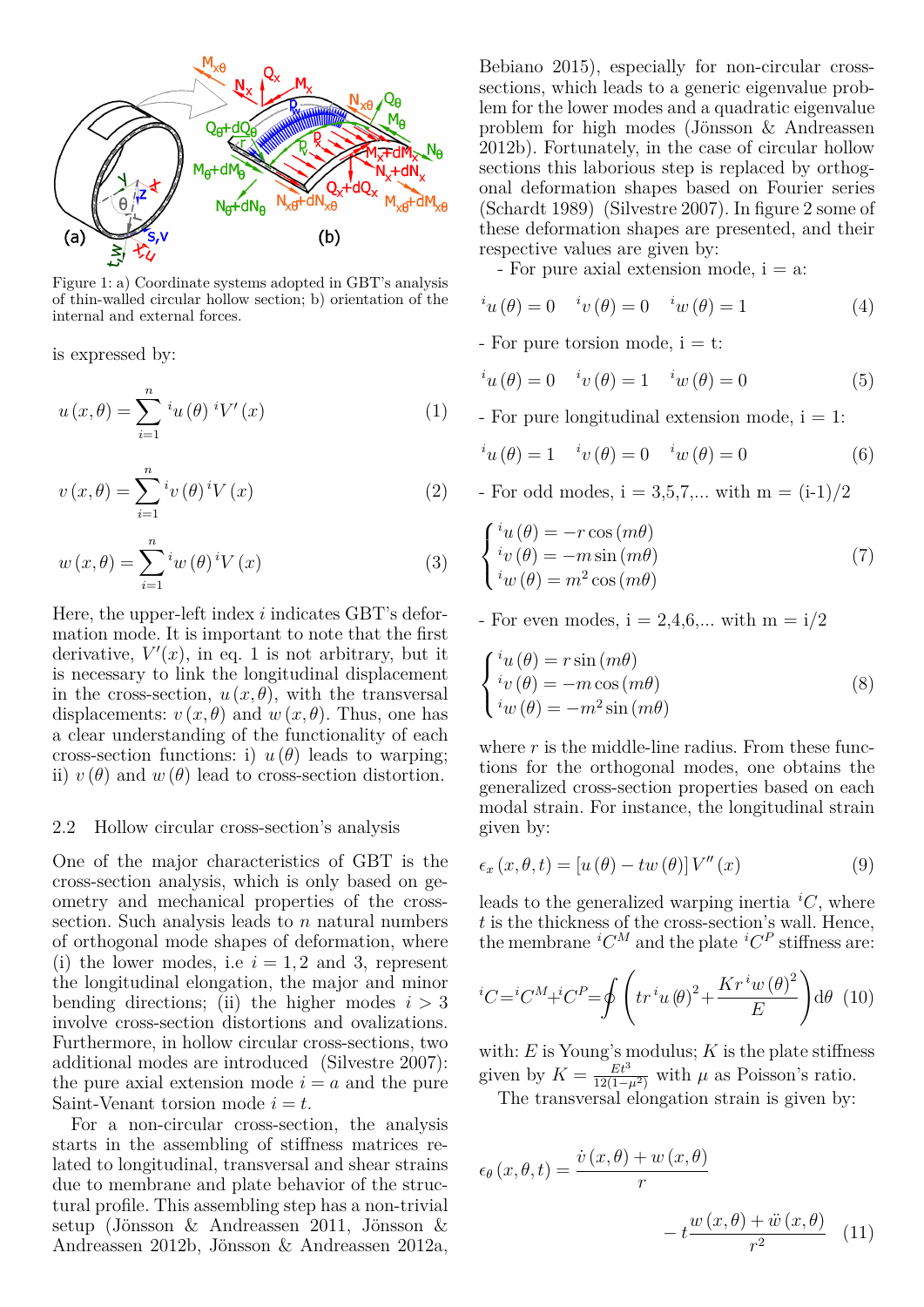

Figure 2: Transverse deformation shape modes of a thin-walled circular hollow section according to GBT.

where the dot index represents the derivative  $d/d\theta$ . Since the first term in the above expression represents the membrane strain of transversal elongation, it is vanished according to traditional GBT approach. Therefore, one reaches the following restrain condition:

$$
w(\theta) = -\dot{v}(\theta) \tag{12}
$$

And the second term in eq. 11 leads to the generalized distortion stiffness:

$$
{}^{i}B = \frac{K}{r^{3}} \oint \left( {}^{i}w(\theta) + {}^{i}\ddot{w}(\theta) \right)^{2} d\theta \tag{13}
$$

Concerning the shear strain, the first term in its expression:

$$
\gamma_{x\theta}(x,\theta,t) = \frac{\dot{u}(x,\theta) + rv'(x,\theta)}{r} +
$$

$$
-t\frac{\dot{u}(x,\theta) - rv'(x,\theta) + 2r\dot{w}'(x,\theta)}{r^2} \quad (14)
$$

is neglected as well in traditional GBT analysis. Therefore, one reaches the following restrain:

$$
v(\theta) = -\frac{\dot{u}(\theta)}{r} \tag{15}
$$

The second term in eq. 14 leads to the inertia concerning the cross-sectional shear and Poisson effect stiffness ( ${}^{i}D$  and  ${}^{i}D_{\mu}$ , respectively are given by

$$
{}^{i}D = \frac{r}{3}t^3 \oint \left(\frac{{}^{i}\dot{w}\left(\theta\right) - {}^{i}v\left(\theta\right)}{r}\right)^2 d\theta \tag{16}
$$

$$
{}^{i}D_{\mu} = r \oint \frac{{}^{i}w(\theta) + {}^{i}\ddot{w}(\theta)}{r^{2}} w(\theta) d\theta \qquad (17)
$$

Evaluating the closed line integral in equations 10, 13, 16 and 17, one obtains the practical formulation:

$$
{}^{i}C = \begin{cases} 0 \text{ for } i = t \\ 2\pi r K/E \text{ for } i = a \\ 2\pi r t \text{ for } i = 1 \\ \pi t r^{3} \left(1 + \frac{t^{2} m^{4}}{12r^{2} (1 - \mu^{2})}\right) \text{ for } i > 1 \end{cases}
$$
(18)

$$
{}^{i}D = \begin{cases} \pi \frac{t^3}{3r} m^2 (m^2 - 1) \left( \frac{m^2}{1 - \mu} - 1 \right) & \text{for } i > 1\\ 0 & \text{for all other cases} \end{cases}
$$
(19)

$$
{}^{i}D_{\mu} = \begin{cases} \frac{\pi}{r} m^{4} (1 - m^{2}) & \text{for } i > 1 \\ 0 & \text{for all other cases} \end{cases}
$$
 (20)

$$
{}^{i}B = \begin{cases} 0 \text{ for } i = t \text{ and } i = 1 \\ 2\pi E t / r \text{ for } i = a \\ \pi \frac{K}{r^3} m^4 (m^2 - 1)^2 \text{ for } i > 1 \end{cases}
$$
(21)

## 2.3 GBT's external force decomposition and orthogonal ordinary differential equation

From all infinite possible modes of GBT, only a few modes are required to evaluate a problem. Since GBT presents the external deformation energy also as modal superposition, the modal decomposition of the external loads filters the relevant modes. Likewise the internal strain energy, the external general loads functions  $p_x(x, \theta)$ ,  $p_y(x, \theta)$  and  $p_w(x, \theta)$  are assumed to be represented by separation of variables:

$$
p_x(x,\theta) = f_x(x) q_x(\theta) \quad (22) \ p_v(x,\theta) = f_v(x) q_v(\theta) \quad (23)
$$

$$
p_w(x,\theta) = f_w(x) q_w(\theta)
$$
\n(24)

One obtains the modal decomposition by the inner product of the deformation modes, given in equations 7 and 8, and the functions  $q_x(\theta)$ ,  $q_v(\theta)$  and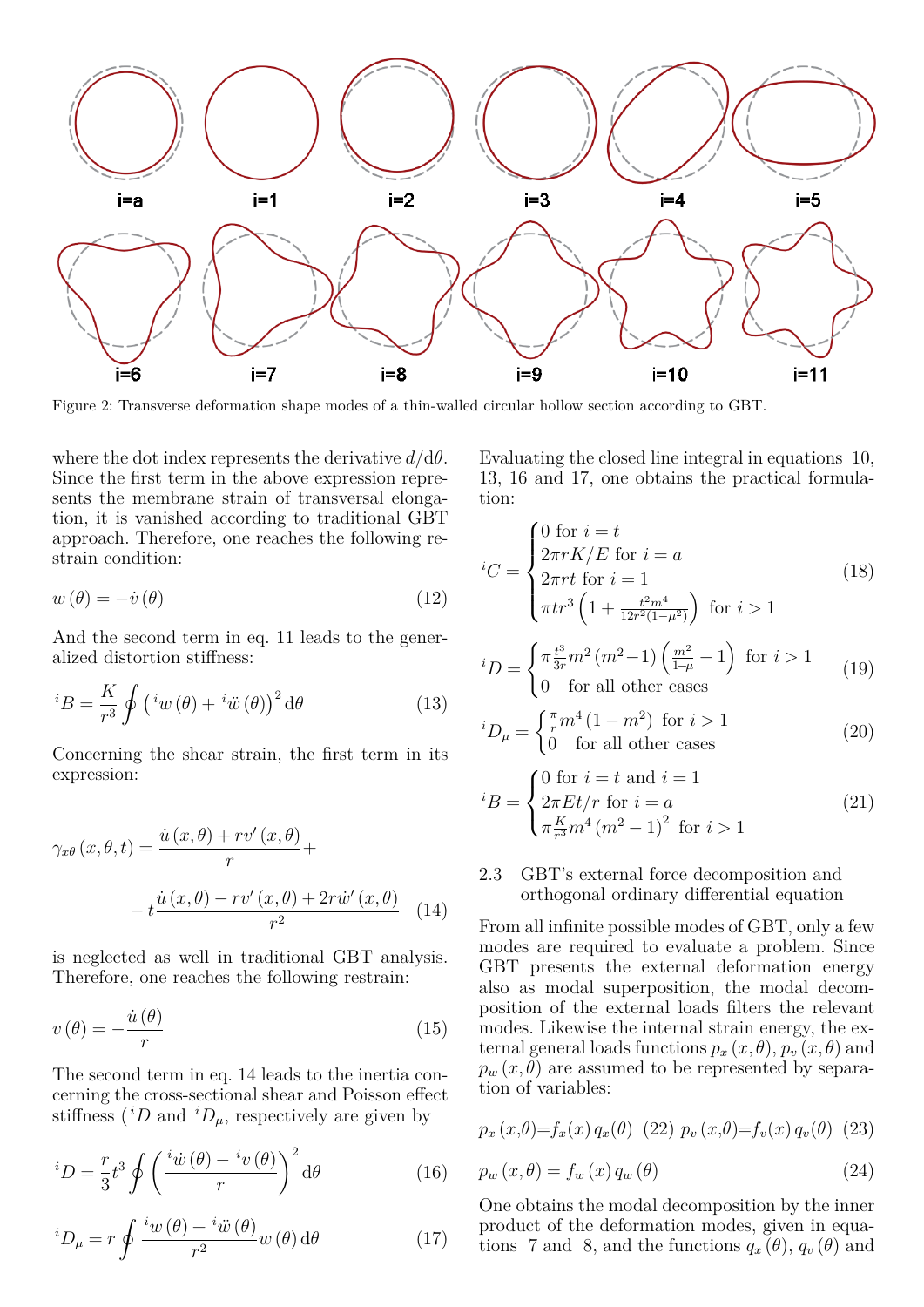$q_w(\theta)$  of the external load:

$$
{}^{i}q_{x} = -r \oint q_{x}(\theta) \, {}^{i}u(\theta) \, d\theta \tag{25}
$$

$$
{}^{i}q_{v} = r \oint q_{v}(\theta) {}^{i}v(\theta) d\theta \quad (26) \, {}^{i}q_{w} = r \oint q_{w}(\theta) {}^{i}w(\theta) d\theta \quad (27)
$$

Thus, from the Hamilton's principle, one can reach the GBT's ordinary differential equation:

$$
E^{i}C^{i}V''''(x) - (G^{i}D - 2\mu K^{i}D_{\mu})^{i}V''(x) + {^{i}B^{i}}V(x)
$$

$$
= f_{x}(x)^{i}q_{x}(x) + f_{v}(x)^{i}q_{v}(x) + f_{w}(x)^{i}q_{w}(x) \quad (28)
$$

And the modal amplification function  ${}^{i}V(x)$  is obtained, which acts as a generalized beam problem.

# 3 COMPLEMENTARY TRANSVERSAL AND SHEAR MEMBRANE ENERGIES IN HOLLOW CIRCULAR CROSS-SECTION

This section presents an alternative approach in the evaluation of membrane's shear and transversal energies based on relaxation of the restrains conditions given in equations 12 and 15. Consequently, new set of transversal displacement modes are introduced in the formulation, as follow in the next sub-section.

### 3.1 Complementary transversal displacement functions

The new assumptions, in this alternative approach, are: i) an introduction of a complementary displacement function, which leads to any shear and transversal stress description; ii) these complementary functions must have a minimal perturbation in all usual GBT's formulation. Consequently, this second assumption requires, initially, the null Poisson's ration to avoid the coupling between transversal and longitudinal strain-stress of membrane kinematics. Nevertheless, once one develops the complementary modes, the coupling with the traditional GBT's mode can be addressed in the total energy formulation.

Following the first assumption, the natural choice to describe any additional transversal displacement in circular cross-section is again periodic functions. Hence, similar to the traditional GBT's modes, the complementary modes are defined as Fourier terms. Moreover, one can observe that among the three displacement functions:  $u(\theta)$ ,  $w(\theta)$  and  $v(\theta)$  the first one is not required. In fact, GBT's longitudinal membrane strain, given in eq. 9, needs no additional term, which dismiss any extra term in  $u(\theta)$ . Thereby, the additional transversal modes have the following definition:

$$
u_{+}(\theta) = 0 \tag{29}
$$

$$
v_{+}^{*}(\theta) = \begin{cases} \frac{-\sin(m\theta)}{m} \text{for odd mode} \\ \frac{\cos(m\theta)}{m} \text{for even mode} \end{cases}
$$
 (30)

$$
w_{+}(\theta) = \begin{cases} \frac{\cos(m\theta)}{m^{2}} & \text{for odd mode} \\ \frac{\sin(m\theta)}{m^{2}} & \text{for even mode} \end{cases}
$$
 (31)

The sub-index  $_{+}$  is used here to differentiate the additional function in respect to the usual displacement function. Since, equations. 30 and . 31 have similar definition of the traditional GBT's modes, the only possible way to keep the second assumption above is the by adopting an amplification function in *x* different of  $V(x)$ , named here as  $S(x)$ . Hence, the fully complementary transversal displacement function is:

$$
v_{+}(x,\theta) = \sum_{i=1}^{n} {}^{i}v(\theta) {}^{i}S(x); \qquad (32)
$$

$$
w_{+}(x,\theta) = \sum_{i=1}^{n} {}^{i}w(\theta) {}^{i}S(x)
$$
 (33)

## 3.2 Complementary transversal and shear strains functions

The introduction of equations 29, 30 and 31 into the expressions of the transversal and shear strains (equations 11 and 14 respectively) leads to a straightforward evaluation:

$$
\epsilon_{+\theta}(x,\theta,t) = \frac{\dot{v}_+(x,\theta) + w_+(x,\theta)}{r}
$$

$$
-t \frac{w_+(x,\theta) + \ddot{w}_+(x,\theta)}{r^2} \quad (34)
$$

$$
\gamma_{+x\theta}(x,\theta,t) = v'_+(x,\theta) - t \frac{v'_+(x,\theta) - 2\dot{w}'_+(x,\theta)}{r}
$$
 (35)

### 3.3 Complementary internal strain energy

Once the complementary strains are defined, one can develop the internal strain energy:

$$
U_{int+} = \int\limits_{V} \left[ \int\limits_{\epsilon_{+\theta}^{M}} \sigma_{+\theta}^{M} d\epsilon_{+\theta}^{M} + \int\limits_{\gamma_{+x\theta}^{M}} \tau_{+x\theta}^{M} d\gamma_{+x\theta}^{M} \right] dV \quad (36)
$$

Which the variation is evaluated by the introduction of expression 32- 35:

$$
\delta U_{int+} = \sum_{i=1}^{n} \int_{V} G(\gamma_{+x\theta}(x,\theta,t))^{2i} S'(x) \delta^{i} S'(x)
$$

$$
+ E(\epsilon_{+\theta}(x,\theta,t))^{2 i} S(x) \delta^{i} S(x) dV \quad (37)
$$

The integrals over the area of the quadratic terms above, with the introduction of equations 34 and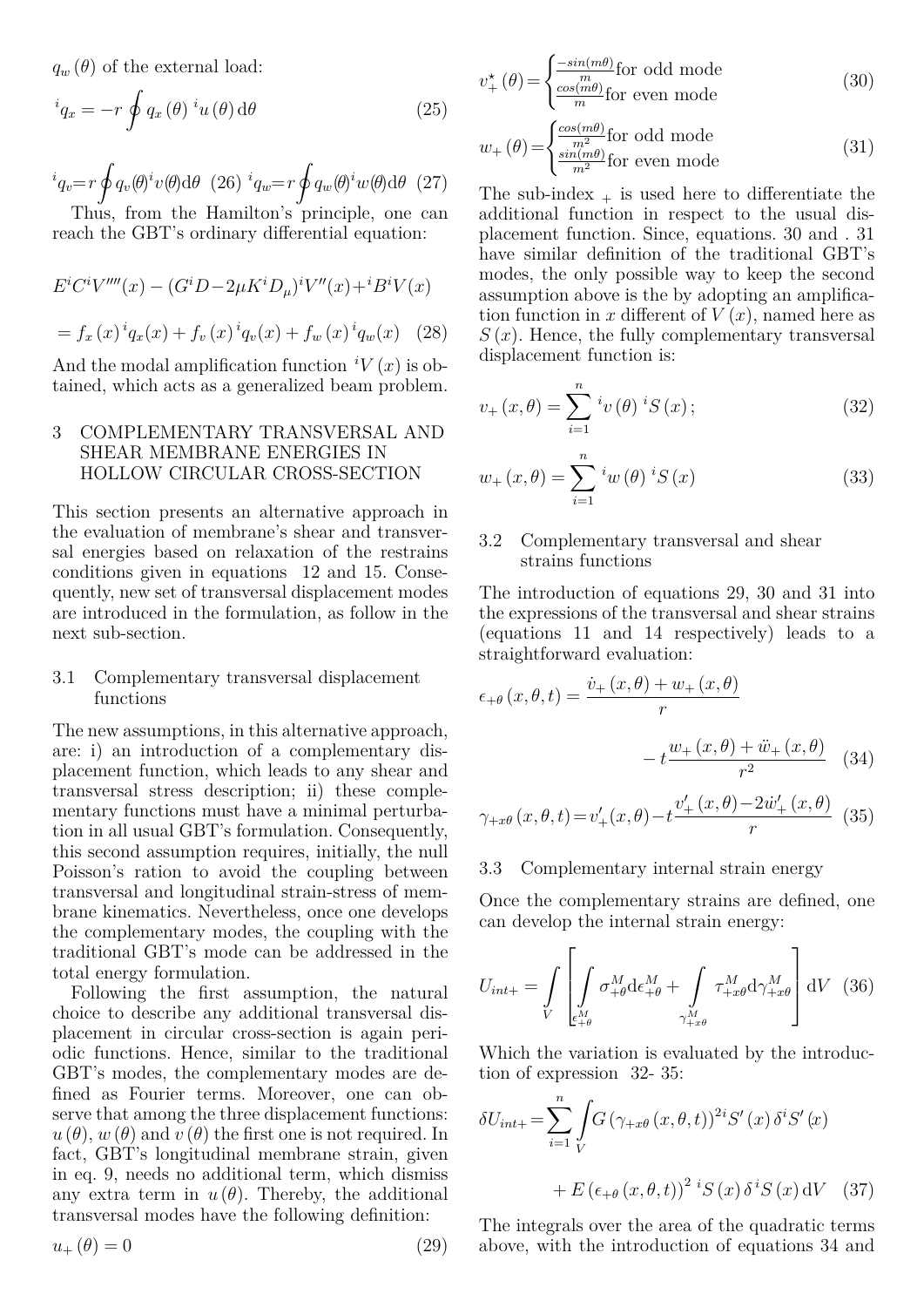35 lead to the complementary cross-section properties:

$$
{}^{i}A_{s} = r \oint \left(\gamma_{+x\theta}\left(x,\theta,t\right)\right)^{2} d\theta = \frac{\pi rt}{m^{2}} \left(1 + \frac{t^{2}}{12r^{2}}\right) \tag{38}
$$
  

$$
{}^{i}A_{\theta} = r \oint \left(\epsilon_{+\theta}\left(x,\theta,t\right)\right)^{2} d\theta =
$$
  

$$
\frac{\pi t}{r} \left(\frac{1-m^{2}}{m^{2}}\right)^{2} \left(1 + \frac{t^{2}}{12r^{2}}\right) \tag{39}
$$

Here, one can recognize that, if the transversal deformation modes related to Bernoulli-Euler beam are choosen  $(m = 1)$ , then  $A_s$  is nothing less that the product of Timoshenko shear factor and the cross-section area.

### 3.4 Complementary external load potential energy

Following the same approach presented in section 2.3, the external load functions are decomposed according to the principals of separation of variables:

 $p_v(x, \theta) = f_v(x) q_{v_+}$  (40)  $p_w(x, \theta) = f_w(x) q_{w_+}$  (41) where  $q_{v_+}$  and  $q_{w_+}$  can be expressed as modal superposition from the decomposition of external loads, given by the inner products:

$$
{}^{i}q_{v_{+}} = r \oint q_{v}(\theta) \, {}^{i}v_{+}(\theta) \, d\theta \tag{42}
$$

$$
{}^{i}q_{w_{+}} = r \oint q_{w}(\theta) {}^{i}w_{+}(\theta) d\theta \qquad (43)
$$

# 3.5 Equilibrium by Hamilton's principle in Transversal and Shear Membrane Energy

In order to obtain the ordinary differential equation of equilibrium in the complementary transversal and shear modes, the Hamilton's principle receives the internal and external energy variations:

$$
\int_{L} G^{i} A_{s}{}^{i} S'(x) \delta^{i} S'(x) + E^{i} A_{\theta}{}^{i} S(x) \delta^{i} S(x) -
$$

$$
{}^{i} q_{v+} f_{v}(x) \delta^{i} S(x) - {}^{i} q_{w+} f_{w}(x) \delta^{i} S(x) dx = 0 \quad (44)
$$

All terms involving the first derivative of variated function,  $\delta^{i}S'$  are integrated by parts, which the final results, for each mode, leads to:

$$
\int_{L} \left[ -G^{i} A_{s}^{i} S''(x) + E^{i} A_{\theta}^{i} S(x) + {}^{i}q_{v_{+}} f_{v}(x) - \right.
$$

$$
{}^{i}q_{w_{+}} f_{w}(x) \right] dx \delta^{i} S(x) + \left[ \left( G^{i} A_{s}^{i} S'(x) \right) \delta^{i} S(x) \right]_{in}^{fi} \tag{45}
$$

Here, the equilibrium and the boundary conditions stand out. Taking into account that the functional eq. 45 must be vanished for any arbitrary functions of longitudinal amplification,  $\delta^{i}S(x)$ , the parentheses terms of the integral must be zero, which gives the non-homogeneous differential equation of equilibrium in transversal and shear complementary energy in GBT:

$$
- G^{i} A_{s}{}^{i} S''(x) + E^{i} A_{\theta}{}^{i} S(x) =
$$
  

$$
- {}^{i}q_{v+} f_{v}(x) + {}^{i}q_{w+} f_{w}(x) \quad (46)
$$

And the boundary conditions are found in the remained terms:

$$
\left[ \left( G^{i} A_{s}^{i} S'(x) \right) \delta^{i} S(x) \right]_{in} = 0 \tag{47}
$$

$$
\left[ \left( G^{i} A_{s}{}^{i} S'(x) \right) \delta^{i} S(x) \right]_{fi} = 0 \tag{48}
$$

### 4 NUMERICAL EXAMPLE

As a numerical example, a thin-walled circular hollow steel cross-section used as a segment of 1m of a buried pipeline is shown in figure 3. This cross-section is under a downward and upward linear projected surface load, which represents the earth pressure. I.e., the total load applied on the structure is not a product of the surface load and the area of the surface, but it is the product of the surface load and the projected area on the global coordinate direction z. The material parameters are Young's modulus  $E = 205,000 \text{N/mm}^2$ , Poisson's ratio  $\mu = 0.0$ , and shear modulus  $G =$ 78*,* 846*.*2*N/mm*<sup>2</sup> .



Figure 3: Buried pipeline segment under downward and upward pressure: a) layout configuration; b)pressure load in polar coordinates.

#### 4.1 Setup of finite element and GBT Analysis

The projected pressure in figure 3.b leads to the following expressions:  $q_v = q \cos(\theta) \sin(\theta)$  and  $q_w =$  $-q \cos^2(\theta)$ , which has in the GBT modal decomposition only participation in mode *a* and 5. Hence, one obtains:  ${}^a q_v = 0$ ,  ${}^a q_w = -50\pi$ ,  ${}^5 q_v = -12.5\pi$